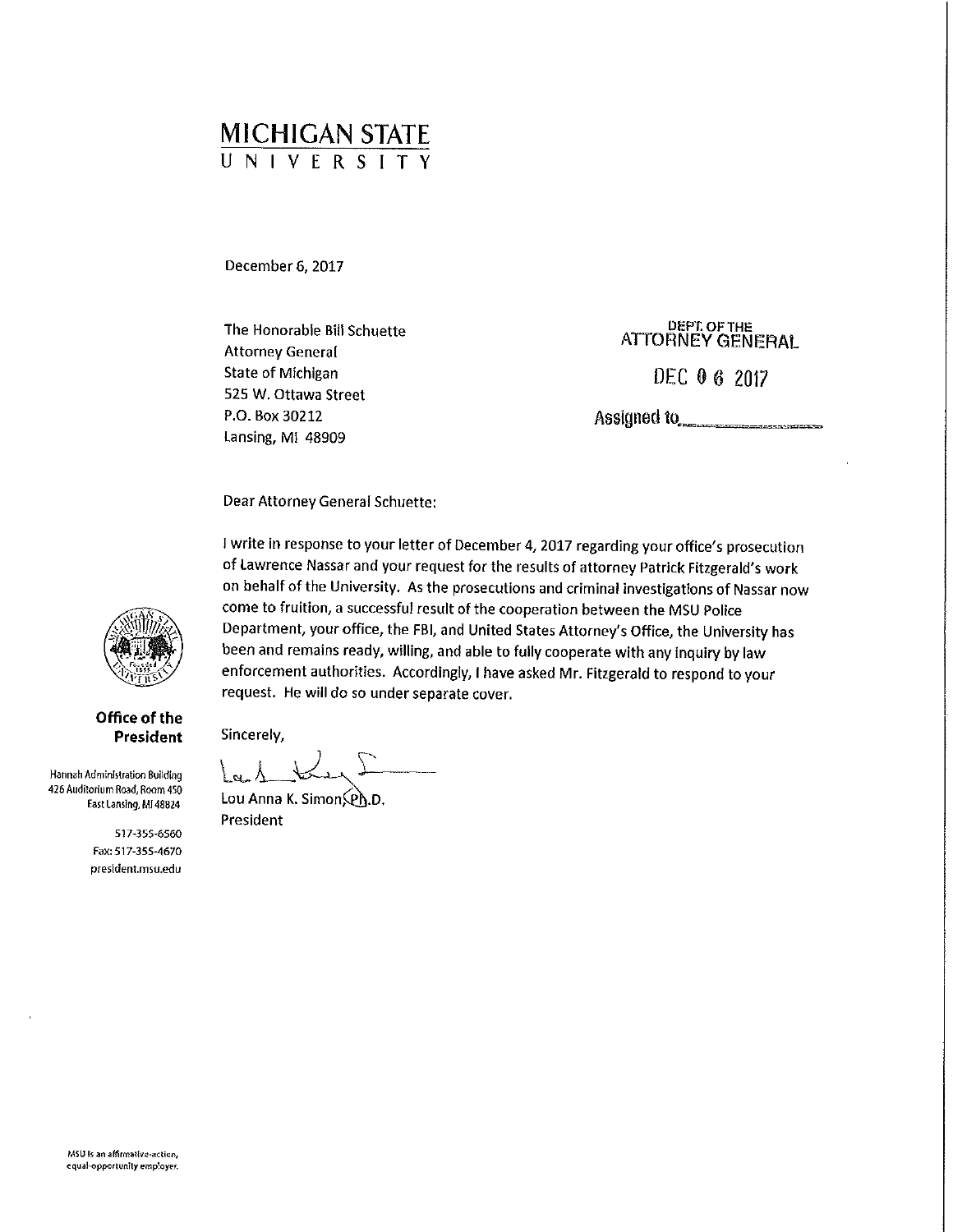SKADDEN, ARPS, SLATE, MEAGHER & FLOM LLP

155 NORTH WACKER DRIVE CHICAGO, ILLINOIS 60606-1720 **FIRM/AFFILIATE OFFICES** 

> **TEL: (312} 407-0700 LOS ANGELES**  FAX: (312) 407-04 I I **NEW YORK**   $www.skadden.com$

**BOSTON HOUSTON<br>LOS ANGELES<br>NEW YORK** PALO ALTO **WILMINGTON BEIJING BRUSSELS FRANKFURT HONG KONG LONDON MOSCOW MUNICH EXAMPLE**<br>SÃO PAULO **SEOUL SHANGHAI**  SINGAPORE<br>SYDNEY **TORONTO** 

**DIRECT CXA.L PARIS (3 I 2) 407-0508 O!REcrl'AX (31 2) 827-9320 EMM. ADDRESS SYDNEY PATRICK.FnzGERALD@SKADDEN.COM TOKYO** 

December 6, 2017

The Honorable Bill Schuette Attorney General ofMichigan 525 W. Ottawa Street P.O. Box 30212 Lansing, Ml 48909

Dear Attorney General Schuette:

 $\sim$  1

We represent Michigan State University ("MSU" or "University"), and write in response to your letter of December 4, 2017, to Lou Anna K. Simon, President of MSU.

By way of background, the law firms of Skadden, Arps, Slate, Meagher, and Flom LLP and Miller, Canfield, Paddock, and Stone P.L.C. were retained last year to assist MSU in responding to allegations of misconduct concerning Dr. Larry Nassar. The firms were retained to facilitate MSU's cooperation with appropriate law enforcement and regulatory authorities, counsel MSU on any internal reviews conducted to make sure they were carried out in a manner that will best assist the University's response and not compromise any law enforcement or regulatory actions concerning Nassar, and to provide advice and assistance in anticipation of and with respect to any civil litigation. As part of that effort, the firms were tasked with reviewing the underlying facts.

At all times, MSU and the law firms have been acutely aware ofthe egregious nature of Nassar's conduct and the need to cooperate with law enforcement. From the beginning, MSU directed the law firms that if in the course of their representation they found any evidence that anyone at MSU other than Nassar knew of Nassar's criminal behavior and did anything to conceal or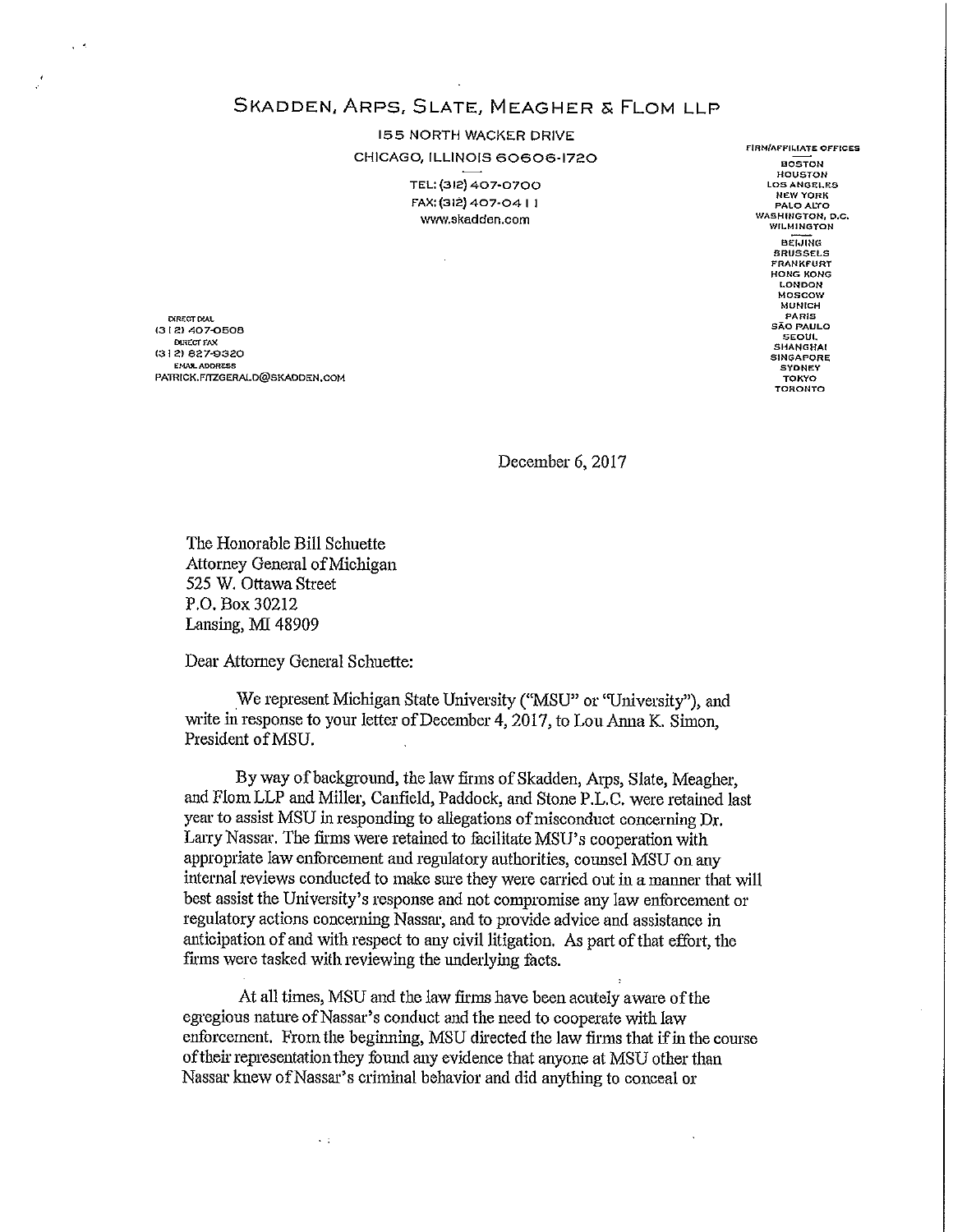Attorney General Schuette December 6, 2017 Page 2

facilitate it, then that evidence of criminal conduct would be reported immediately to the MSU administration, the Board of Trustees, and to appropriate law enforcement authorities.

Given the confusion caused by a press campaign involving some of plaintiffs' counsel, we provide some clarifying context: First, plaintiffs' counsel have publicly compared this case with the matter involving Penn State University.<sup>1</sup> Although both involve horrible actions by disturbed individuals-Sandusky and Nassar-the role of the University here is different. In the Penn State matter, it appears that high-ranking officials were aware of sexual abuse by an employee, decided to report the abuse to law enforcement, and then changed their minds and did not report the abuse. As a result of their conscious decision not to report sexual abuse ofwhich they were clearly aware, the abuse continued. For that conduct, certain officials have been criminally convicted.

In the MSU matter, we believe the evidence will show that no MSU official believed that Nassar committed sexual abuse prior to newspaper reports in late summer 2016. Indeed, even after reports of sexual abuse surfaced in the press and MSU fired Nassar, many in the community strongly disbelieved the allegations given that Nassar lived a "double-life," as the United States Attorney's Office aptly described it in a recently filed sentencing memo.<sup>2</sup>. On the surface, Nassar was a world-renowned doctor for elite athletes, a husband, and a father. But underneath that veneer lurked a predator. It is clear that Nassar fooled everyone around him-patients, friends, colleagues, and fellow doctors at MSU. While many in the community today wish that they had identified Nassar as a predator, we believe the evidence in this case will show that no one else at MSU knew that Nassar engaged in criminal behavior. On a number ofoccasions, Nassar was even devious enough to deceive parents who were present in the room during the abuse. Given those facts, to malign University administrators by asserting that they must have known about Nassar's misconduct and assume that they behaved like criminals in a cover-up is just flat wrong.<sup>3</sup> Yet plaintiffs' attorneys have used

 $\mathbf 1$ *See, e,g.,* Press Release, Manly, Stewart, & Finaldy, Victim's Attorneys Manly, Stewart & Finaldi Demand Release of Michigan State University's Internal Investigation of Larry Nassar Case (Oct. 4, 2017), http://www.californiasexualabusefirm.com/documents/l0.4.2017-MSU-Press-Release.pdf; Press Release, David Mittleman, MSU to Take a Cuc from PSU? (Mar. 13, 2017) , http://www.churchwyble.com/msu-to-take-a-cue-from-psu/

<sup>&</sup>lt;sup>2</sup> U.S. Sentencing Mem. at 6, *United States v. Nassar*, No. 1:16-CR-242 (W.D. Mich. Nov. 30, 2017), ECF. No. 44.

<sup>s</sup>*See, e.g., Ex-Jurupa Valley player sues doct01~ alleges·abuse,* **The Press Enterprise (Dec. 21,**  2016), http://www.pe.com/2016/12/21/ex-jurupa-valley-player-sues-doctor-alleges-abuse/; Press Release, David Mittleman, MSU and Twistars Enabled Larry Nassar's Ability to Sexually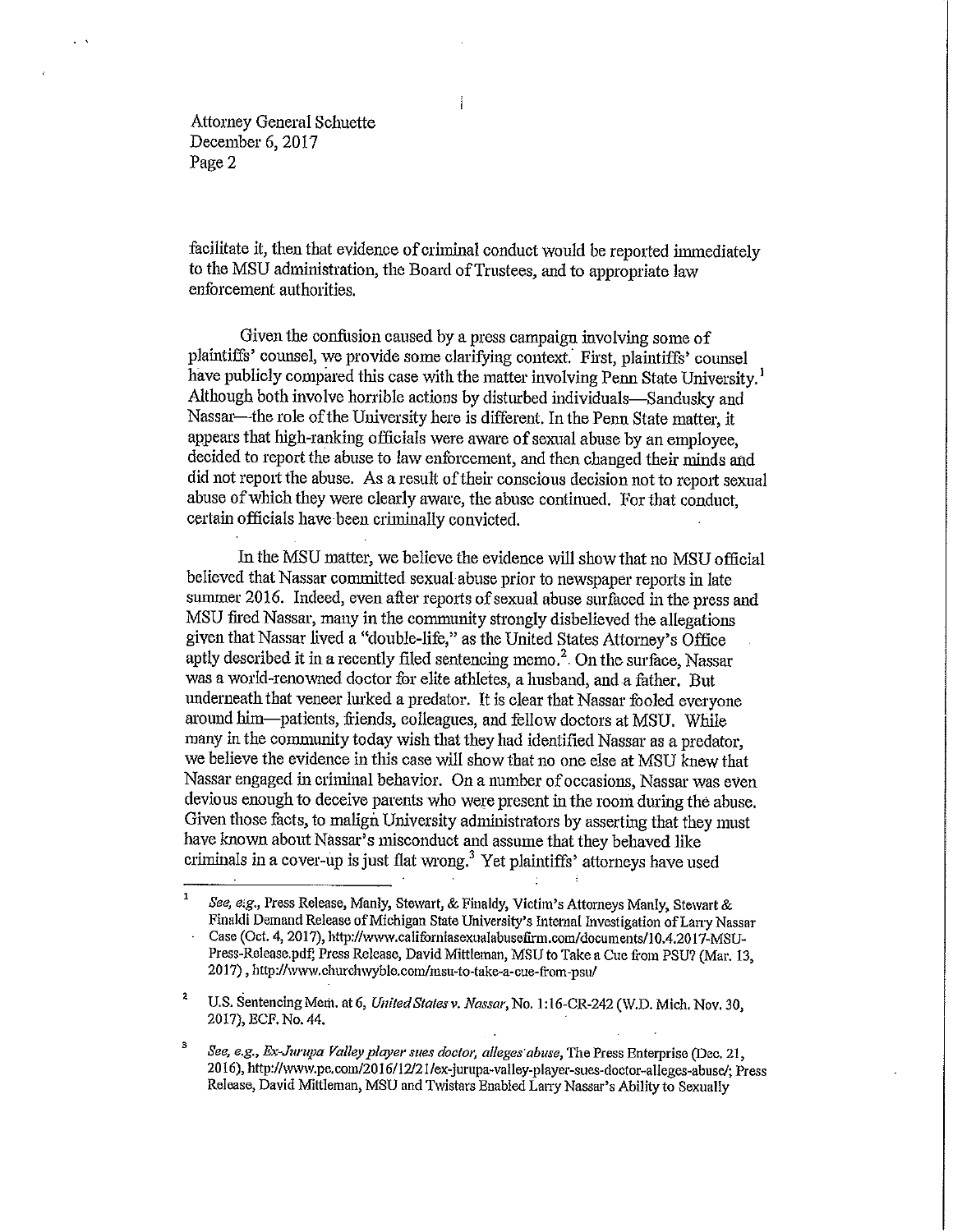Attorney General Schuette December 6, 2017 Page 3

baseless allegations of criminal conduct and a cover-up to mount a campaign to force MSU to divulge information publicly so that they can continue to try their case in the press.<sup>4</sup> The confusion has gotten to the point where a press article can decry the lack of an independent investigation while casually mentioning  $-$  twice  $$ that in fact there was an FBI investigation.*5* And the same aiticle notes that the FBI review led to no charges without allowing for the idea that the lack of charges might reflect that there was no criminal coverup.

Like any other attorney-client relationship, it was and is important for MSU to maintain applicable privileges when facing litigation that, according to one plaintiffs' counsel, could cost MSU over \$1 billion.<sup>6</sup> We will not be goaded into doing otherwise by plaintiffs' attorneys. We intend to continue to represent MSU appropriately in this matter to avoid a legal judgment against the University that is not supported by the law and which, by one plaintiffs' lawyer's calculation, would be very costly for a great University that has a duty to serve the citizens ofthe state of Michigan.

As to the demands by plaintiffs' counsel for an "investigative report," MSU cannot produce an investigative report for a simple reason: as has been stated publicly before, there is no investigative report. The law firms were retained to represent MSU in its response to allegations related to Nassar's misconduct and to review the underlying facts and disclose any evidence that others knowingly assisted or concealed his criminal conduct. · Had we found such conduct, we would have reported snch evidence to law enforcement promptly. And much as there is no "investigative report," there is no document that constitutes ''Fitzgerald findings."

Regardless, we emphasize that MSU has been and remains ready, willing, and able to cooperate with any inquiry by the United States Attorney's Office, the Federal Bureau of Investigation, the Michigan State Police, and your Office. If

<sup>6</sup> *Id.* 

Assault, Abuse, and Molest Young Girls (Jan. 16, 2017),

http://lansing.legalexaminer.com/medical-malpractice/msu-and-twistars-enabled-larry-nassarsability-to-sexualJy-assault-abuse-and-molest-young-girls/

<sup>4</sup> *See, e.g., Nassar Accusers to address media after plea hearing Wednesday,* WILX News (Nov. 22, 2017), http://www.wilx.com/content/news/Nassar-Accusers-to-address-media-after-pleahearing-Wednesday-459203763.html

<sup>&</sup>lt;sup>5</sup> Nolan Finley, *MSU cost in gymnast abuse scandal could top \$1B*, Detroit News, (Dec. 2, 2017), http://www.detroitnews.com/story/opinion/columnists/nolan-finley/2017/12/02/cost-msugymnast-scandal/108247652/